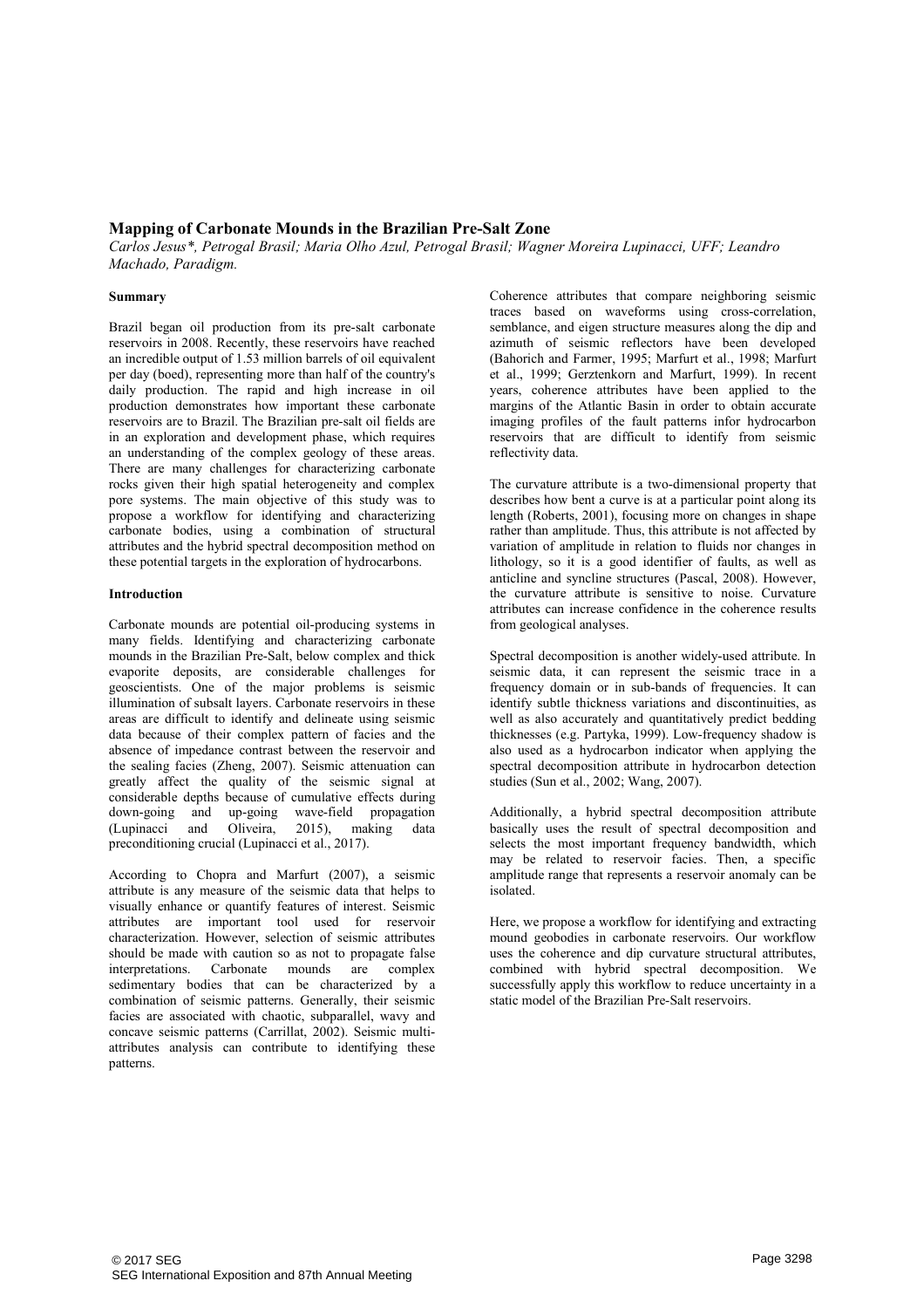## Mapping of Carbonate Mounds in the Brazilian Pre-Salt

## Methodology and Results

High-resolution seismic data enable visualization and quantitative analysis of geometry, orientation, and spatial distribution of carbonate mounds (Ruf, 2012). distribution of carbonate mounds Identification of geometric features, as well as mounds, is a considerable challenge in the Brazilian Pre-Salt formations due to difficulties in imaging seismic facies below large salt structures. Mapping of carbonate mounds would improve the ability to predict possible areas for hydrocarbon exploration.

The workflow we used for characterization of carbonate mounds is shown in Figure 1. In this workflow, the seismic data is preconditioned to optimize the attribute calculations, to improve the signal/noise ratio, and to increase vertical resolution. To do this, Structure Oriented Filtering (SOF) is used on the Reverse Time Migration (RTM) seismic volume to reduce noise and to improve the continuity, termination and geometry of events, which allows better definition of the reservoir architecture. We then calculated the Dip Curvature Attributes. Curvatures attributes are very susceptible to noise, which is why we calculated them after SOF. Spectral decomposition and hybrid spectral decomposition parameters were also obtained after applying SOF to maintain the original amplitude proportionality and thereby preserve the reservoir anomalies.



Figure 1: Workflow for preconditioning seismic data prior to characterization of carbonate mounds.

Calculation and analysis of the hybrid spectral decomposition attribute can be divided into two stages: (Stage 1) amplitude and frequency analysis, and (Stage 2) isolation of anomalies that can be associated with mounds.

(Stage 1) Amplitude and frequency analysis. The following steps were applied to the reservoir interval (with well logs used as a quality control):

1. Calculation of the dominant frequency;

- 2. Identification of the frequency that best characterized the anomaly of interest;
- 3. Calculation of the RMS amplitude;
- 4. Identification of the amplitude anomaly.

(Stage 2) Isolation of anomalies that can be associated with mounds:

- 1. Application of a Short Window Fourier Transformation approach using a Hanning filter.
- 2. Selection of the frequency of interest based on the Stage 1 analysis described above. In this work, we used 8 Hz as a central frequency:
- 3. Calculation of the Envelope attribute;
- 4. Isolation of the amplitudes of anomalies associated with carbonate mounds.

We obtained a hybrid spectral decomposition following Stage 2. Figure 2 shows the spectral decomposition and hybrid spectral decomposition on the structural map of the top of the reservoir.



Figure 2: a) Spectral decomposition with a central frequency of 8 Hz. b) Result of our hybrid spectral decomposition, isolating the carbonate mounds.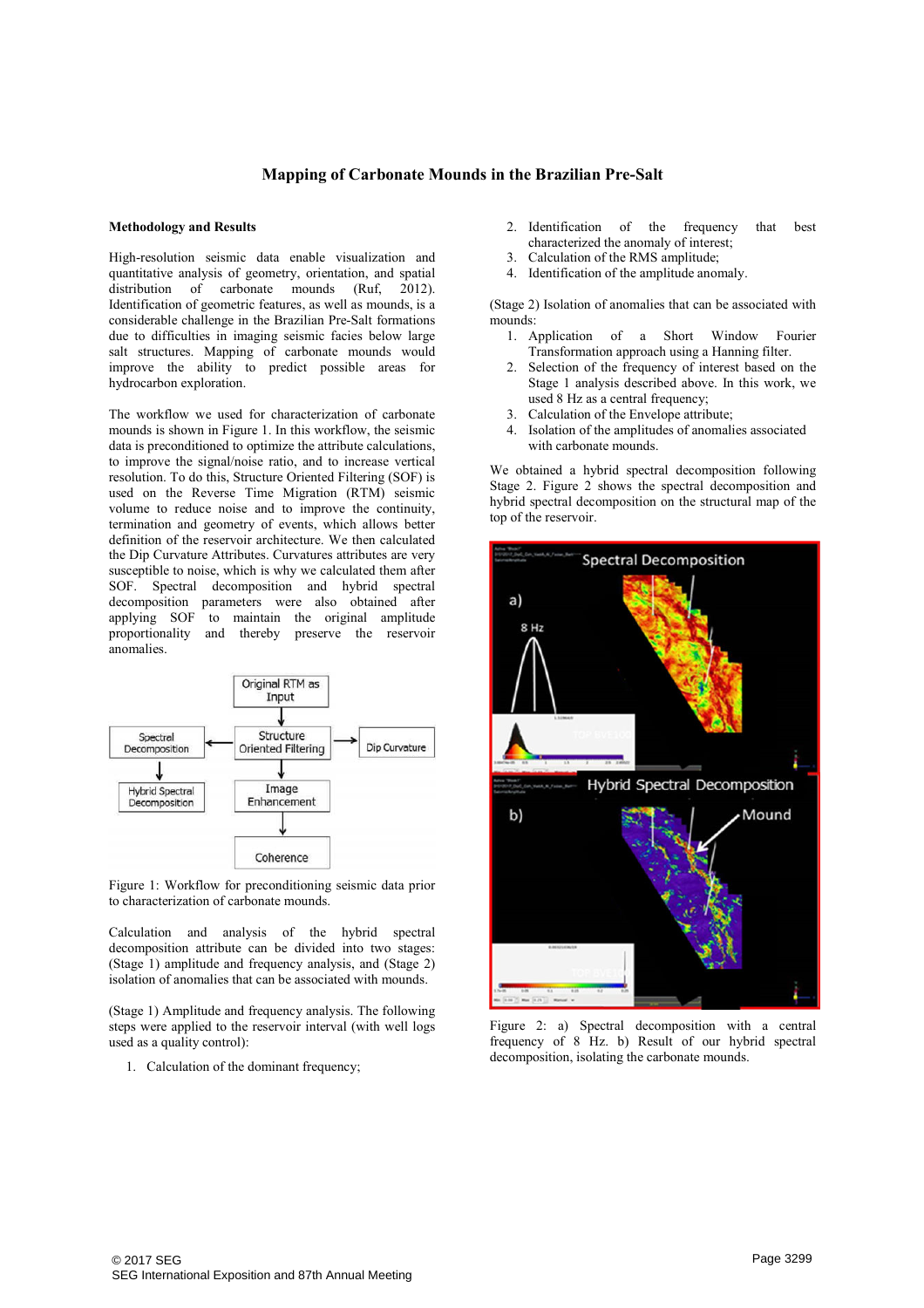## Mapping of Carbonate Mounds in the Brazilian Pre-Salt

In our workflow, spectral enhancement (or image enhancement) was applied before calculating the coherence attribute. The main objective of image enhancement is to improve seismic resolution by increasing the frequency bandwidth. This process does not create new frequencies; it only enhances the contributions of the weak frequencies that already exist in the seismic data. The coherence and dip curvature attributes calculated on the structural map of the top of the reservoir are shown in Figure 3.



Figure 3: Coherence (a) and dip curvature attributes (b) calculated on the structural map of the top of the reservoir.

We then grouped the seismic facies for several regions of the reservoirs based on the seismic patterns, with the well

logs used as a quality control parameter. We could then classify the seismic facies using the coherence, dip curvature and hybrid spectral decomposition attributes as input data for an unsupervised neural network algorithm, this classification is based entirely on the internal structure of the seismic data, and the resulting facies map is indicative of the reservoir heterogeneity (e.g., channel limits and orientation, or high- and low-porosity regions), Saggaf (1999). We also applied principal component analysis (PCA) to identify lateral variation in the carbonate reservoir.

Finally, after classification of the seismic facies, it was possible to identify and isolate the carbonate mounds. In Figure 4, the features that represent these mounds are clearly visible. In order to optimize the extraction process, automatic detection is limited to the top and base of the reservoir. Figure 5 shows the geobody of the carbonate mounds.



Figure 4: Structural map of the top of the reservoir, highlighting the carbonate mounds.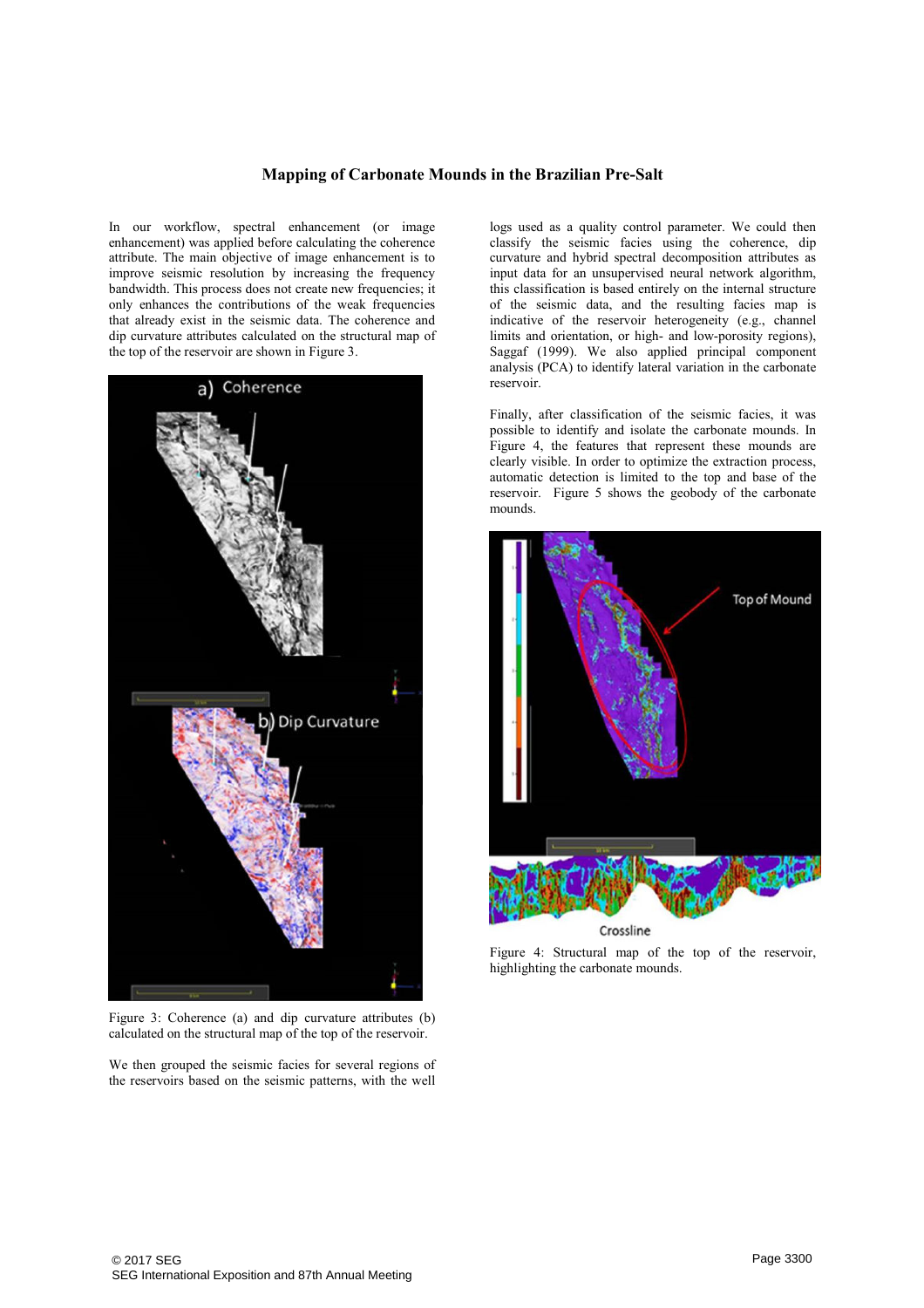# Mapping of Carbonate Mounds in the Brazilian Pre-Salt

#### **Conclusions**

A combination of structural attributes and hybrid spectral decomposition successfully characterized carbonate reservoirs. Our results are corroborated by well logs, demonstrating the efficiency of this method in the complex environment of the Brazilian Pre-Salt. Our workflow allowed extraction of the geobody of the carbonate mounds and mitigated some uncertainties from the complex geology of the pre-salt zone.

### Acknowledgments

The authors would like to thank Petrogal Brasil for providing data and support, especially the Exploration and Development Group.



Figure 5: Geobody of carbonate mounds.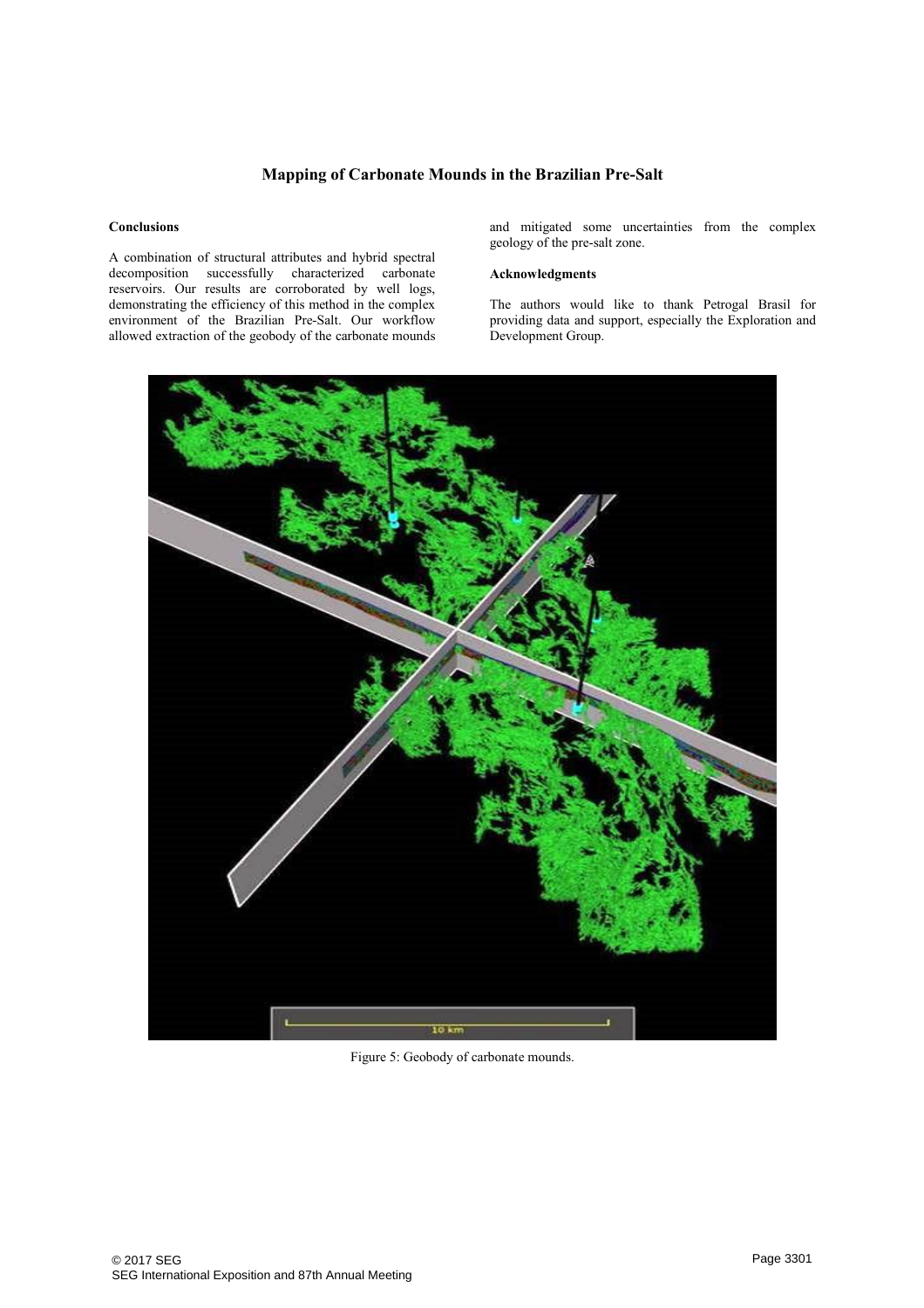### **EDITED REFERENCES**

Note: This reference list is a copyedited version of the reference list submitted by the author. Reference lists for the 2017 SEG Technical Program Expanded Abstracts have been copyedited so that references provided with the online metadata for each paper will achieve a high degree of linking to cited sources that appear on the Web.

## **REFERENCES**

- Bahorich, M.S., and S. L. Farmer, 1995, 3-D seismic discontinuity for faults and stratigraphic features: The coherence cube: The Leading Edge, **14**, 1053–1058, [http://dx.doi.org/10.1190/1.1437077.](http://dx.doi.org/10.1190/1.1437077)
- Cao, J., and J. D. Brewer, 2013, Critical reflection illumination analysis: Interpretation, **1**, T57–T61, [http://dx.doi.org/10.1190/INT-2013-0031.1.](http://dx.doi.org/10.1190/INT-2013-0031.1)
- Carrillat, A., T. Randen, L. Sonneland, and G. Elvebakk, 2002, Automated mapping of carbonate mounds using 3D seismic texture attributes: 72th Annual International Meeting, SEG, Expanded Abstracts, 552–555, [http://dx.doi.org/10.1190/1.1817308.](http://dx.doi.org/10.1190/1.1817308)
- Castagna, J. P., S. Sun, and R. W. Siegfried, 2003, Instantaneous spectral analysis: Detection of lowfrequency shadows associated with hydrocarbons: The Leading Edge, **22**, 120–127, [http://dx.doi.org/10.1190/1.1559038.](http://dx.doi.org/10.1190/1.1559038)
- Chopra, S., 2002, Coherence Cube and beyond: First Break **20**, 27–33, [http://dx.doi.org/10.1046/j.1365-](http://dx.doi.org/10.1046/j.1365-2397.2002.00225.x) [2397.2002.00225.x.](http://dx.doi.org/10.1046/j.1365-2397.2002.00225.x)
- Gersztenkorn, A., and Marfurt, K. J., 1999, Eigen structure based coherence computations as an aid to 3- D structural and stratigraphic mapping: Geophysics, **64**, 1468–1479, [http://dx.doi.org/10.1190/1.1444651.](http://dx.doi.org/10.1190/1.1444651)
- Klein, P., L. Richard, and H. James, 2008, 3D curvature attributes: A new approach for seismic interpretation: First Break, 26, 105–111.
- Lupinacci, W. M., Franco, A. P., Oliveira, S. A. M., Moraes, F. S., 2017, A combined time-frequency filtering strategy for Q-factor compensation of poststack seismic data: Geophysics, **82**, no. 1, V1– V6, [http://dx.doi.org/10.1190/GEO2015-0470.1.](http://dx.doi.org/10.1190/GEO2015-0470.1)
- Lupinacci, W. M., and S. A. M. Oliveira, 2015, Q factor estimation from the amplitude spectrum of the time-frequency transform of stacked reflection seismic data: Journal of Applied Geophysics, **114**, 202–209, [http://dx.doi.org/10.1016/j.jappgeo.2015.01.019.](http://dx.doi.org/10.1016/j.jappgeo.2015.01.019)
- Marfurt, K. J., R. J. Kirlin, R. J. Farmer, and M. S. Bahorich, 1998, 3-D seismic attributes using a semblance-based coherency algorithm: Geophysics, **63**, 1150–1165, [http://dx.doi.org/10.](http://dx.doi.org/10.1190/1.1444415)1190/1.1444415.
- Marfurt, K. J., V. Sudhaker, A. Gersztenkorn, K. D. Crawford, and S. E. Nissen, 1999, Coherency calculations in the presence of structural dip: Geophysics, **64**, 104–111, [http://dx.doi.org/10.1190/1.1444508.](http://dx.doi.org/10.1190/1.1444508)
- Masaferro, J. L., R. Bourne, and J. C. Jauffred, 2004, Three-dimensional seismic visualization of carbonate reservoir and structures, *in* seismic imaging of carbonate reservoirs and system: AAPG Memoir 81, 11–41.
- Partyka, G., J. Gridley, and J. Lopez, 1999, Interpretational applications of spectral decomposition in reservoir characterization: The Leading Edge, **18**, 353–360, [http://dx.doi.org/10.1190/1.1438295.](http://dx.doi.org/10.1190/1.1438295)
- Roberts, A., 2001, Curvature attributes and their application to 3D interpreted horizons: First Break, **19**, 85–100, [http://dx.doi.org/10.1046/j.0263-5046.2001.00142.x.](http://dx.doi.org/10.1046/j.0263-5046.2001.00142.x)
- Ruf, A. S., [T. Simo,](http://www.earthdoc.org/publication/search/?pubauthorname=T.%7CSimo) [T. M. Hughes,](http://www.earthdoc.org/publication/search/?pubauthorname=T.%7CM.%20Hughes) and [K. Steffen](http://www.earthdoc.org/publication/search/?pubauthorname=K.%7CSteffen)**,** 2008**,** Insights on the evolution of oligocenemiocene carbonate buildups from 3D seismic data, East Java Basin, Indonesia: 70th EAGE Conference and Exhibition incorporating SPE EROPEC 2008, [http://dx.doi.org/10.3997/2214-](http://dx.doi.org/10.3997/2214-4609.20147548) [4609.20147548.](http://dx.doi.org/10.3997/2214-4609.20147548)